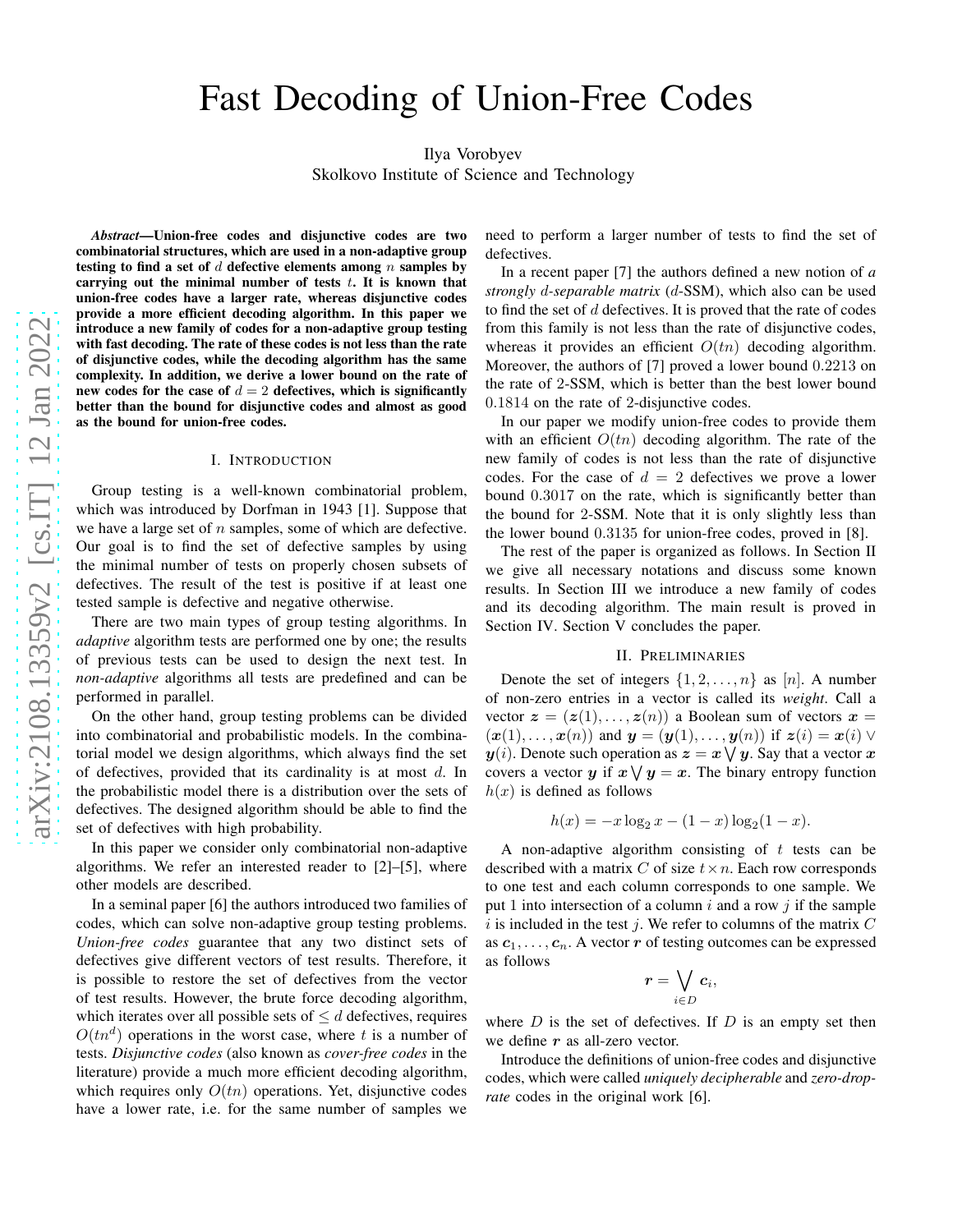Definition 1. *Call a matrix* C *a* d*-union-free code if for any two different sets*  $D_1, D_2 \subset [n], |D_1|, |D_2| \leq d$ , the Boolean sums  $\bigvee$   $c_i$  and  $\bigvee$   $c_i$  are distinct.  $i \in D_1$  $i \in D_2$ 

Definition 2. *Call a matrix* C *a* d*-disjunctive code if for any*  $set D \subset [n]$ ,  $|D| = d$ , the Boolean sum  $\bigvee_{i \in D} c_i$  doesn't cover  $i \in D$ *any column*  $c_j$  *for*  $j \in [n] \setminus D$ *.* 

The well-known connection between these two families of codes was established in [6].

Proposition 1. *A* d*-disjunctive code* C *is a* d*-union-free code. A* d*-union-free code is a* (d − 1)*-disjunctive code.*

Both union-free codes and disjunctive codes can be used in combinatorial group testing to identify the set of  $\leq d$ defectives. Indeed, by definition of union-free codes there exist exactly one set  $D$  of cardinality at most  $d$ , which can produce the observed vector of outcomes  $r$ . However, to find this set  $D$  we need to iterate over all possible sets of cardinality at most d, which requires  $O(tn^d)$  operations.

Since disjunctive codes are also union-free codes, we know that they can be used in combinatorial group testing. Moreover, the decoding can be done efficiently using  $O(tn)$  operations. The decoding algorithm outputs all indexes  $i$ , such that column  $c_i$  is covered by the vector of outcomes r. In other words, the algorithm outputs all samples, which appear only in positive tests. It is clear that all defectives will be found and no other elements will be included in the answer. In probabilistic group testing this decoding algorithm is known under the name COMP (Combinatorial orthogonal matching pursuit) [3].

Let's recall the definition of  $d$ -SSM codes from [7].

∩  $D' \in U(D_0)$ 

**Definition 3.** A binary  $t \times n$  *matrix* C *is called a strongly d*-separable matrix (code), if for any  $D_0 \subset [n]$ ,  $|D_0| = d$ , we *have*

 $D' = D_0,$ 

*where*

$$
U(D_0)=\left\{D'\subset[n]:\bigvee_{i\in D'}\mathbf{c}_i=\bigvee_{i\in D_0}\mathbf{c}_i\right\}.
$$

It was established that  $d$ -SSM codes lie in between  $d$ -unionfree codes and d-disjunctive codes.

Proposition 2 (Lemma II.3 from [7]). *A* d*-disjunctive code is a* d*-SSM code. A* d*-SSM code is a* d*-union-free code.*

The authors of the paper [7] proposed an efficient  $O(tn)$ decoding algorithm for d-SSM code. In fact, their algorithm coincides with DD (definitely defective) algorithm, which has been previously used in probabilistic group testing (see [3], [9]).

Let  $n_{UF}(t, d)$ ,  $n_D(t, d)$  and  $n_{SSM}(t, d)$  denote the maximum cardinality of  $d$ -union-free,  $d$ -disjunctive and  $d$ -SSM codes with length  $t$ . Introduce their maximum asymptotic rates

$$
R_{UF}(d) = \limsup_{t \to \infty} \frac{\log_2 n_{UF}(t, d)}{t};
$$

$$
R_D(d) = \limsup_{t \to \infty} \frac{\log_2 n_D(t, d)}{t};
$$

 $R_{SSM}(d) = \limsup_{t \to \infty}$  $\log_2 n_{SSM}(t, d)$  $\frac{1}{t}$ .

Obviously,

$$
R_D(d) \le R_{SSM}(d) \le R_{UF}(d).
$$

Therefore, d-SSM codes have the largest rate among the known codes with efficient decoding algorithm.

## III. UNION-FREE CODES WITH FAST DECODING

In this section we define union-free codes with fast decoding (UFFD codes) and describe their decoding algorithm.

**Definition 4.** *A*  $t \times n$  *binary matrix C is a d-union-free code with fast decoding (UFFD code), if*

- 1) *It is a* d*-union-free code.*
- 2) *Each possible vector of outcomes* r*, i.e. a vector, which can be obtained as a Boolean sum of at most* d *columns of* C, covers at most  $n^{1/d}$  columns from C.

The relation of UFFD codes with union-free and disjunctive codes is formulated in the following obvious proposition.

Proposition 3. *A* d*-disjunctive code is a* d*-UFFD code. A* d*-UFFD code is a* d*-union-free code.*

Let  $n_{UFFD}(t, d)$  be the maximum cardinality of d-UFFD code of length t. Define the maximum asymptotic rate

$$
R_{UFFD}(d) = \limsup_{t \to \infty} \frac{\log_2 n_{UFFD}(t, d)}{t}.
$$

Proposition 3 implies

$$
R_D(d) \le R_{UFFD}(d) \le R_{UF}(d).
$$

Now we describe a decoding algorithm of  $d$ -UFFD code. The algorithm consists of two steps.

**Step 1.** Find the set  $\hat{D}$  of all indexes i, such that  $c_i$  is covered by the vector of outcomes  $r$ .

**Step 2.** Iterate over all sets  $D_0$ ,  $D_0 \subset \hat{D}$ ,  $|D_0| \leq d$ . If W  $\bigvee_{i\in D_0} c_i = r$ , then output  $D_0$  as an answer and finish the algorithm.

Proposition 4. *The described algorithm successfully finds the set of*  $\leq$  *d defectives. The number of required operations is*  $O(tn)$ .

*Proof.* Since UFFD codes are union-free codes, we know that there exists exactly one set  $D_0$ ,  $D_0 \subset D$ ,  $|D_0| \le d$  such that  $\bigvee c_i = r$ . This set will be found by the algorithm during  $i \in D_0$ the second step.

To perform the first step we need to scan the matrix  $C$ , so its complexity  $O(tn)$ . Complexity of the second step can be upper bounded by  $O(t|\hat{D}|^d)$ . Definition of UFFD codes guarantees us that  $|\tilde{D}| \leq n^{1/d}$ , therefore the total complexity is  $O(tn)$ .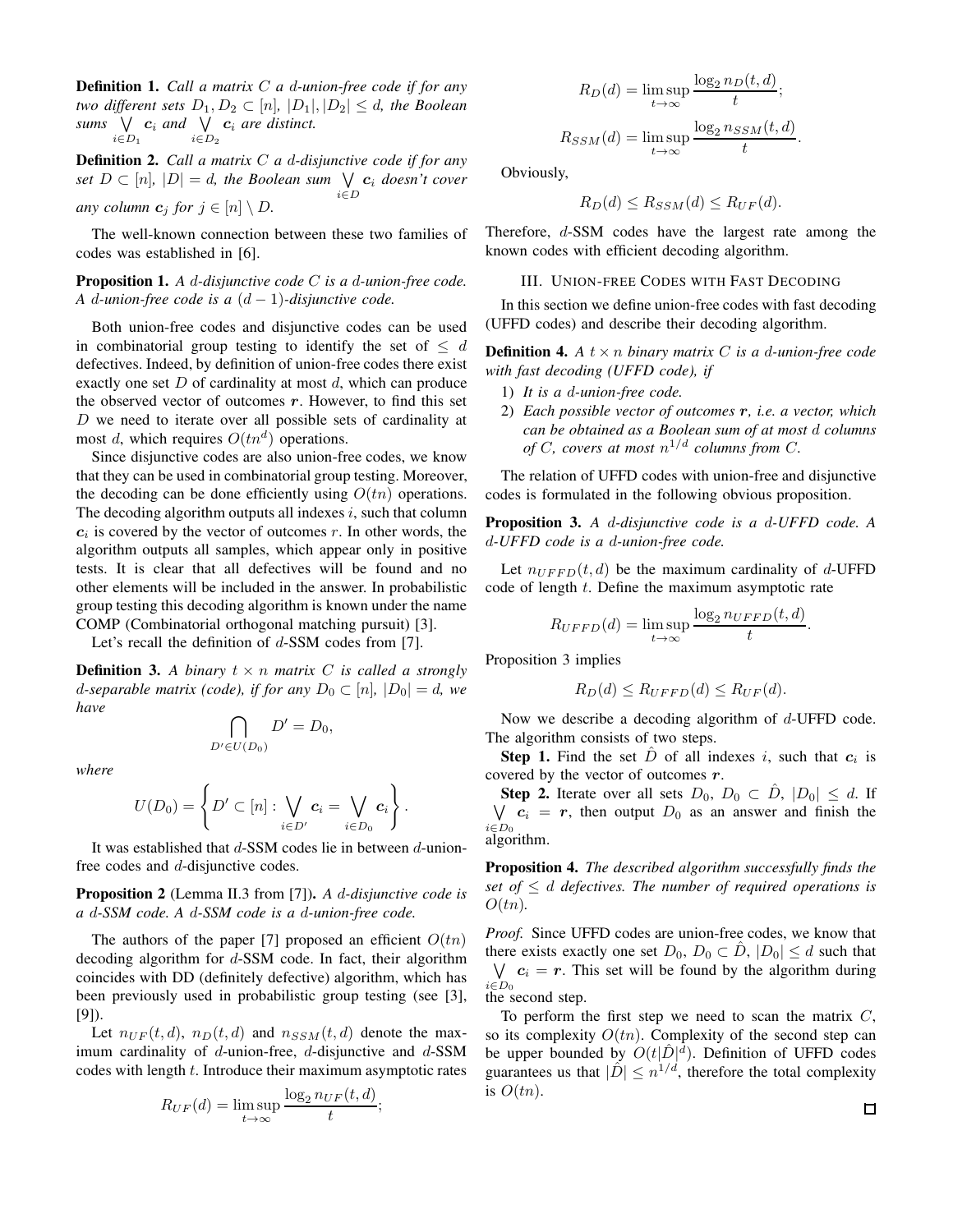## IV. LOWER BOUND FOR  $d = 2$

Let's recall known bounds for different families of codes. For  $d \to \infty$  lower [10], [11] and upper [12]–[14] bounds look as follows

$$
\frac{\ln 2}{d^2} (1 + o(1)) \le R_D(d) \le R_{SSM}(d)
$$
  
 
$$
\le R_{UF}(d) \le \frac{2 \log_2 d}{d^2} (1 + o(1)).
$$

For  $d = 2$  it is known [7], [8], [12], [15]

$$
0.3135 \le R_{UF}(2) \le 0.4998;
$$
  

$$
0.1814 \le R_D(2) \le 0.3219;
$$
  

$$
0.2213 \le R_{SSM}(2) \le 0.4998.
$$

From Proposition 3 we obtain

$$
\frac{\ln 2}{d^2}(1+o(1)) \le R_{UFFD}(d) \le \frac{2\log_2 d}{d^2}(1+o(1))
$$

for  $d \to \infty$  and

$$
0.1814 \le R_{UFFD}(2) \le 0.4998
$$

for  $d=2$ .

In the following theorem we improve the lower bound for  $d=2$ .

## Theorem 1.

 $R_{UFFD}(2) \geq 0.3017.$ 

*More precise,*

$$
R_{UFFD}(2) \ge \max_{p \in (0,1)} \min(R_0, R_1),
$$

*where*

$$
R_0 = \min_{\alpha \in A} \frac{4h(p) - 2\alpha h(p/\alpha) - 2ph((\alpha - p)/p) - h(\alpha)}{3},
$$

$$
R_1 = \min_{\alpha \in A} \frac{2h(p) - 2ph((\alpha - p)/p) - (1 - p)h(\frac{\alpha - p}{1 - p})}{2}
$$

*and*  $A = (p, \min(2p, 1)).$ 

Note that this bound is significantly larger than lower bounds for  $R_D(2)$  and  $R_{SSM}(2)$ .

*Proof.* Consider a random binary  $t \times n$  matrix  $C$ ,  $n = \lfloor 2^{Rt} \rfloor$ , each column of which is chosen independently and equiprobable from the set of column of a fixed weight  $|pt|$  for some real  $p \in (0, 1)$ . Parameters p and R would be specified later. In the following we omit the  $|\cdot|$  sign for simplicity, since it doesn't affect the asymptotic rate. Fix two sets of indexes  $D_1$ and  $D_2, D_1, D_2 \subset [n], |D_1| = |D_2| = 2$ . Call a pair of sets  $D_1$  and  $D_2$  bad, if

$$
\bigvee_{i\in D_1} \mathbf{c}_i = \bigvee_{i\in D_2} \mathbf{c}_i. \tag{1}
$$

Let's estimate a mathematical expectation  $E$  of a number of bad pairs. Consider two cases:  $|D_1 \cap D_2| = 0$  and  $|D_1 \cap D_2| =$ 1.

The probability of (1) for the case  $|D_1 \cap D_2| = 0$  is equal to

$$
P_0 = \sum_{k=pt}^{\min(2pt,t)} \frac{{t \choose k} {t \choose pt}^2 {t \choose k-pt}^2}{{t \choose k}^4},
$$
 (2)

where  $k$  is a weight of a possible outcome vector  $r$ . The mathematical expectation of the number of such bad pairs is upper bounded as follows

$$
E_0 \leq n^4 P_0.
$$

For the case  $|D_1 \cap D_2| = 1$  the probability of (1) is equal to

$$
P_1 = \sum_{k=pt}^{\min(2pt, t)} \frac{\binom{t - pt}{k - pt} \binom{pt}{k - pt}^2}{\binom{t}{pt}^2},\tag{3}
$$

and the mathematical expectation is at most

$$
E_1 \leq n^3 P_1.
$$

Let R be the maximal value such that  $E_0 < n/8$  and  $E_1 <$  $n/8$ . For such R the mathematical expectation of the number of bad pairs is less than  $n/4$ , therefore, by Markov's inequality the probability that the number of bad pairs greater than  $n/2$ is less than  $1/2$ .

Let's find this parameter  $R$ . In the following inequalities we use the fact  $\binom{n}{k} = 2^{n(h(k/n)+o(1))}, n \to \infty.$ 

$$
\log_2 E_0 \le 4 \log_2 n + \log_2 P_0
$$
  
\n
$$
\le 4 \log_2 n + \log_2 \left( t \max_{k \in [pt, \min(2pt, t)]} \frac{\binom{t}{k} \binom{k}{pt}^2 \binom{pt}{k - pt}}{\binom{t}{pt}^4} \right)
$$
  
\n
$$
= 4 \log_2 n + o(\log_2 n) + t
$$
  
\n
$$
\times \max_{\alpha \in A} \left( h(\alpha) + 2\alpha h(\frac{p}{\alpha}) + 2ph(\frac{\alpha - p}{p}) - 4h(p) \right)
$$

This expression should be less than  $\log_2(n/8) = \log_2 n +$  $o(\log_2 n)$ , which is equivalent to

$$
\frac{\log_2 n}{t} \le R_0 + o(1).
$$

Now we deal with  $E_1$ .

$$
\log_2 E_1 \le 3 \log_2 n + \log_2 P_1
$$
  
\n
$$
\le 3 \log_2 n + \log_2 \left( t \max_{k \in [pt, \min(2pt, t)]} \frac{\left(\frac{t - pt}{k - pt}\right)\left(\frac{pt}{k - pt}\right)^2}{\left(\frac{t}{pt}\right)^2} \right)
$$
  
\n
$$
= 3 \log_2 n + o(\log_2 n) + t
$$
  
\n
$$
\times \max_{\alpha \in A} \left( (1 - p)h(\frac{\alpha - p}{1 - p}) + 2ph(\frac{\alpha - p}{p}) - 2h(p) \right)
$$

The last expression should be less than  $\log_2(n/8)$  =  $\log_2 n + o(\log_2 n)$ , which is equivalent to

$$
\frac{\log_2 n}{t} \le R_1 + o(1).
$$

So, we obtain that

$$
R \ge \max_p \min(R_0, R_1) + o(1).
$$